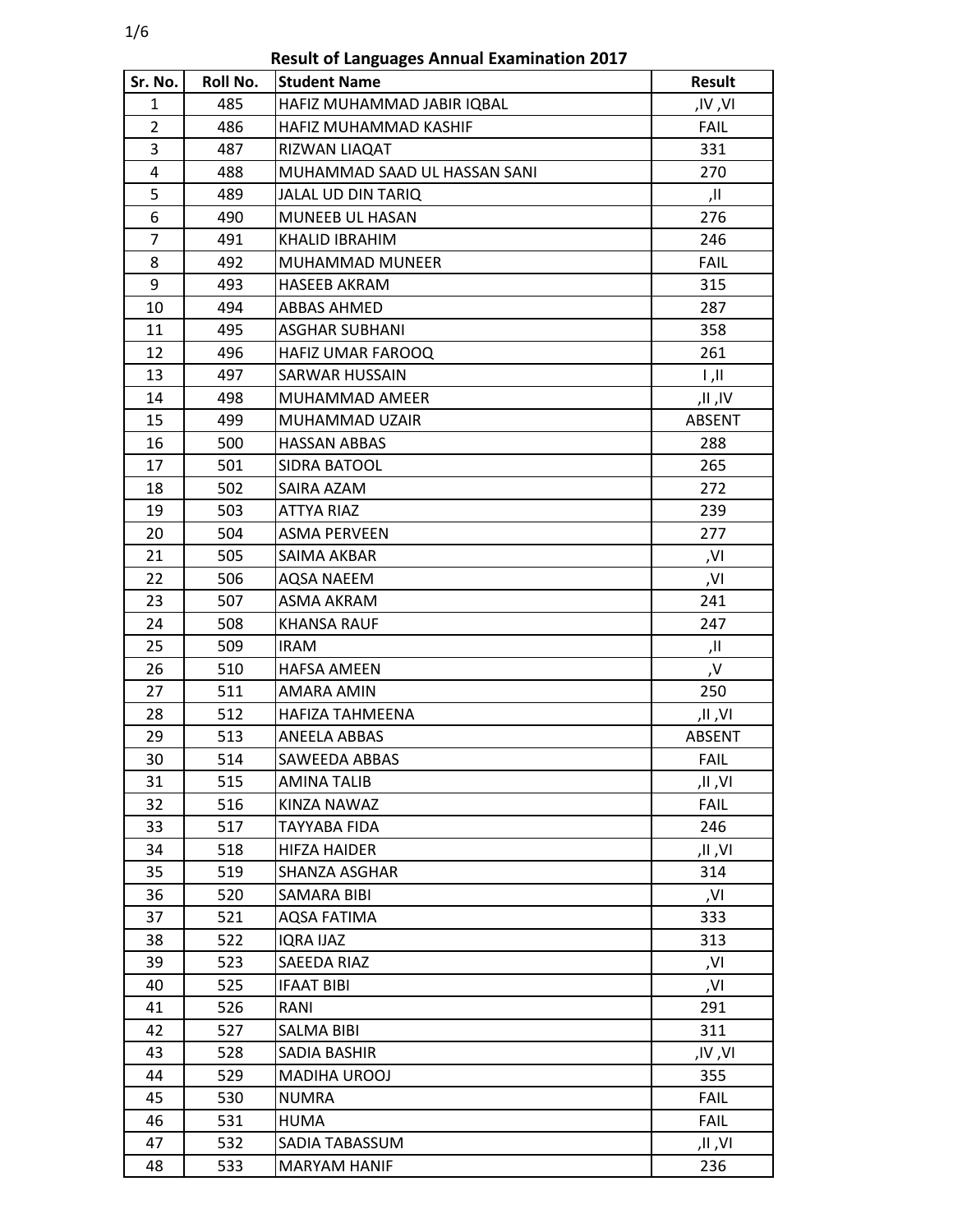**Result of Languages Annual Examination 2017**

| Sr. No. | Roll No. | <b>Student Name</b>    | Result        |
|---------|----------|------------------------|---------------|
| 49      | 534      | <b>FIZZA</b>           | 235           |
| 50      | 535      | ADEEBA RAZZAQ          | 293           |
| 51      | 536      | <b>FOUZIA KANWAL</b>   | 311           |
| 52      | 537      | SABA ILYAS             | ABSENT        |
| 53      | 538      | NIDA ASLAM             | 337           |
| 54      | 539      | <b>SUNDAS ANWAR</b>    | 309           |
| 55      | 540      | YASMEEN                | 279           |
| 56      | 541      | <b>IQRA NADIR</b>      | ,VI           |
| 57      | 542      | <b>TAYYABA KOUSAR</b>  | ,VI           |
| 58      | 543      | <b>NOREEN YAQOOB</b>   | 349           |
| 59      | 544      | SADIA ASLAM            | ۷۱, اا,       |
| 60      | 545      | MUQADAS BIBI           | 286           |
| 61      | 546      | <b>NAVEEZA</b>         | 253           |
| 62      | 547      | <b>IRAM SHAHZADI</b>   | 294           |
| 63      | 548      | ISHRAT FATIMA          | ,IV ,VI       |
| 64      | 549      | <b>BINESH SABA</b>     | ,IV ,VI       |
| 65      | 550      | SAFINA SHAMAS          | ,VI           |
| 66      | 551      | <b>MAMMONA CHISHTI</b> | 292           |
| 67      | 552      | <b>MEHWISH MEHDI</b>   | 300           |
| 68      | 553      | ZAHRA BATOOL           | 266           |
| 69      | 554      | ZAKIA ASGHAR           | ,VI           |
| 70      | 555      | HAFIZA NISHAT FATIMA   | 246           |
| 71      | 556      | TAYYABA ZAFAR          | 234           |
| 72      | 557      | TASMIA KOUSAR          | ,VI           |
| 73      | 558      | <b>FARWA NAZ</b>       | 286           |
| 74      | 559      | MAMOONA ASHRAF         | 309           |
| 75      | 560      | NABEELA SAJID          | 317           |
| 76      | 561      | AMNA                   | 269           |
| 77      | 562      | <b>MAHVISH</b>         | 307           |
| 78      | 563      | <b>AQSA NAVEED</b>     | <b>ABSENT</b> |
| 79      | 564      | TAYYBA NAZIR           | ,IV,VI        |
| 80      | 565      | SABGA                  | 307           |
| 81      | 566      | KIRAN SHAHZADI         | ,VI           |
| 82      | 567      | FARHANA KAUSAR         | FAIL          |
| 83      | 568      | <b>SAIRA NAZIR</b>     | 289           |
| 84      | 569      | <b>AMNA PERVEEN</b>    | .IV, II,      |
| 85      | 570      | AMINA RIYASAT          | 263           |
| 86      | 571      | SAMRA SHAHZADI         | ,IV ,VI       |
| 87      | 572      | <b>AFIA KOUSER</b>     | 268           |
| 88      | 573      | ALINA SHARIF           | 331           |
| 89      | 574      | TASMIYA KHAN           | 239           |
| 90      | 576      | <b>IQRA SHOUKAT</b>    | 336           |
| 91      | 577      | <b>TASNEEM YASMEEN</b> | ,VI           |
| 92      | 578      | MUDASSARA MUNIR        | ,VI           |
| 93      | 579      | NADIA SHAMRAZ          | 323           |
| 94      | 580      | AMINA ASLAM            | 215           |
| 95      | 581      | SOBIA RANI             | <b>ABSENT</b> |
| 96      | 582      | MARIA IFTIKHAR         | 262           |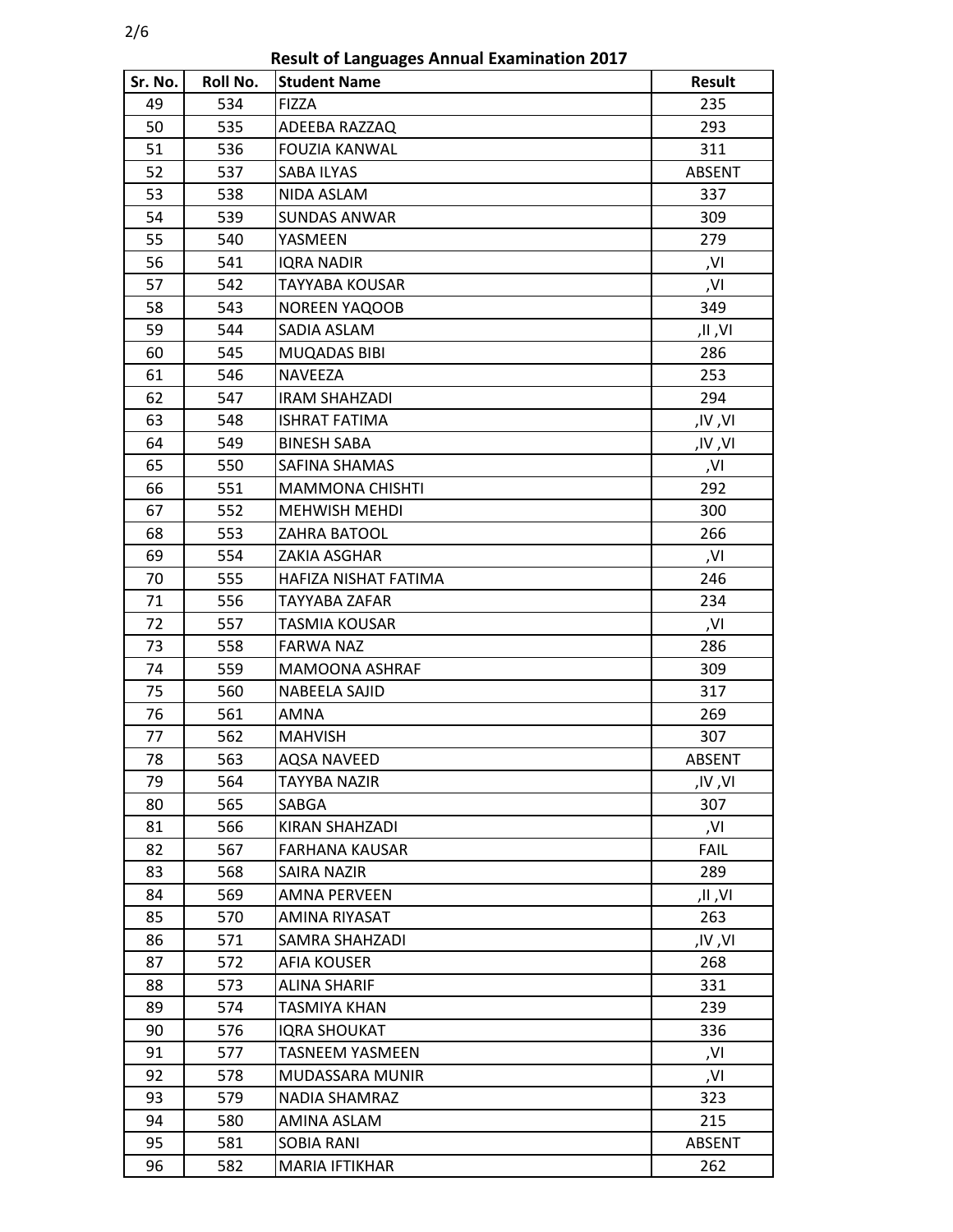3/6

**Result of Languages Annual Examination 2017**

| Sr. No. | Roll No. | <b>Student Name</b>   | <b>Result</b> |
|---------|----------|-----------------------|---------------|
| 97      | 583      | <b>SHAHNZA GULZAR</b> | اا,           |
| 98      | 584      | SABIHA YOUSAF         | 314           |
| 99      | 585      | SHAMSA KANWAL         | <b>FAIL</b>   |
| 100     | 586      | KIRAN SHAHZADI        | 274           |
| 101     | 587      | NIGHAT FATIMA         | 263           |
| 102     | 588      | <b>UMM E HABIBA</b>   | اا,           |
| 103     | 589      | JAWERIYA ABBAS        | ۷۱, ۱۱,       |
| 104     | 590      | <b>FIRDOUS ANWAR</b>  | 285           |
| 105     | 591      | RABIYA SHAHZADI       | 254           |
| 106     | 592      | FAZIA                 | .IV, اا,      |
| 107     | 593      | HAFIZA ANEELA FAROOQ  | 276           |
| 108     | 594      | KIRAN SHAHZADI        | 305           |
| 109     | 595      | <b>TAYYBA BATOOL</b>  | 299           |
| 110     | 596      | <b>IRAM SHAHZADI</b>  | ,VI           |
| 111     | 597      | <b>NOREEN SAJID</b>   | 280           |
| 112     | 598      | ZILE HUMA             | 249           |
| 113     | 599      | <b>AQSA YOUNAS</b>    | .IV, اا,      |
| 114     | 600      | SHANEELA JABEEN HIFSA | 303           |
| 115     | 601      | IQRA REHMAT           | 280           |
| 116     | 602      | SAIMA FAROOQ          | ,IV ,VI       |
| 117     | 603      | <b>BUSHRA KHALID</b>  | 245           |
| 118     | 604      | <b>ERUM SHARIF</b>    | 272           |
| 119     | 605      | NIMRA SAIF            | ,VI           |
| 120     | 606      | RIDA ZAHARA           | 258           |
| 121     | 607      | <b>TASWAR ASGHAR</b>  | 267           |
| 122     | 608      | MAHVISH MUMTAZ        | 276           |
| 123     | 609      | <b>FARZANA KOUSAR</b> | .IV, II,      |
| 124     | 610      | GHULAM AYESHA TARIQ   | ABSENT, RLE   |
| 125     | 611      | TANZILA KAUSAR        | 263           |
| 126     | 612      | <b>MOBEEN AKHTAR</b>  | <b>FAIL</b>   |
| 127     | 613      | SAIQA MOBEEN          | ٫IV ,VI       |
| 128     | 614      | HAJRA SHAFQAT         | 247           |
| 129     | 615      | <b>ASMA LATIF</b>     | 274           |
| 130     | 616      | HAFIZA FAKHAR U NISA  | اا,           |
| 131     | 618      | IQRA ANSAR            | 307           |
| 132     | 619      | SOBIA BATOOL          | <b>FAIL</b>   |
| 133     | 620      | AALIA MAQBOOL         | <b>FAIL</b>   |
| 134     | 621      | IRAM SHAHZADI         | <b>FAIL</b>   |
| 135     | 622      | <b>HAMSA SHEZADI</b>  | <b>FAIL</b>   |
| 136     | 623      | ALZA RANI             | <b>FAIL</b>   |
| 137     | 624      | <b>AQSA KHALID</b>    | <b>FAIL</b>   |
| 138     | 625      | AFIFA MARYAM          | <b>FAIL</b>   |
| 139     | 626      | HAFSA                 | <b>FAIL</b>   |
| 140     | 627      | TAYYABA SHAFIQ        | <b>FAIL</b>   |
| 141     | 628      | IQRA SHAFQAT          | FAIL, RLE     |
| 142     | 629      | <b>IRAM SHAHZADI</b>  | اا,           |
| 143     | 630      | RAZIA BIBI            | I, II, RLE    |
| 144     | 631      | MARIA SANAM           | 324           |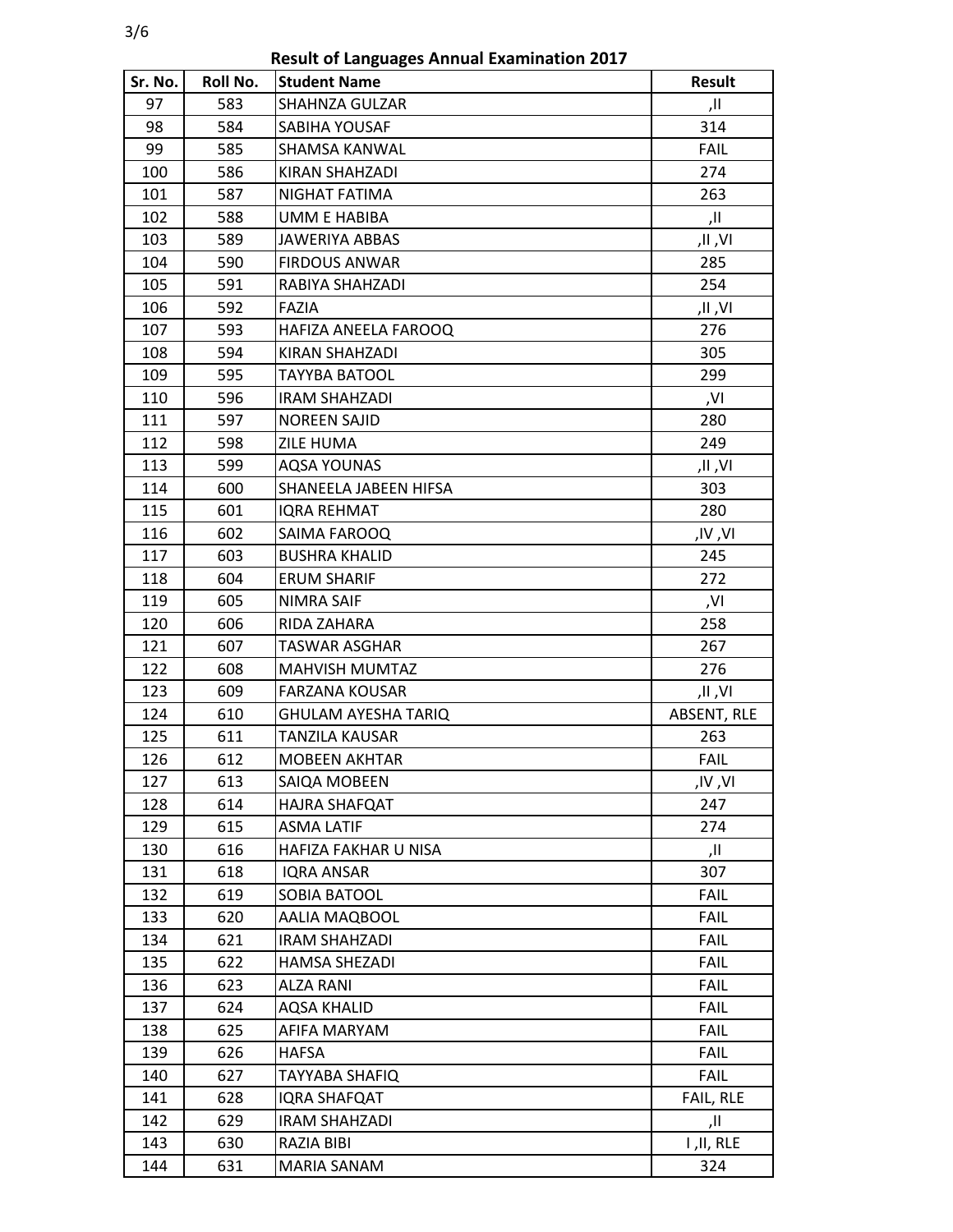4/6

**Result of Languages Annual Examination 2017**

| Sr. No. | Roll No. | <b>Student Name</b>    | <b>Result</b> |
|---------|----------|------------------------|---------------|
| 145     | 632      | <b>FARWA SHAHEEN</b>   | 322           |
| 146     | 633      | VIZRA NADIA            | ABSENT        |
| 147     | 634      | SIDRA SALEEM           | ABSENT        |
| 148     | 635      | IQRA FATIMA            | 288           |
| 149     | 636      | MUQADAS FATIMA         | 335           |
| 150     | 637      | <b>GHULAM FIZA</b>     | 276           |
| 151     | 638      | AYESHA ARSHAD          | ,IV ,VI       |
| 152     | 639      | <b>TAHIRA NAWAZ</b>    | 278           |
| 153     | 640      | SAJIDA IQBAL           | اا,           |
| 154     | 641      | SYEDA AMINA TARIQ      | <b>FAIL</b>   |
| 155     | 642      | AMINA MUSHTAQ          | 345           |
| 156     | 643      | <b>ZEENAT RANI</b>     | 264           |
| 157     | 644      | SIDRA RAHMAN           | 287           |
| 158     | 645      | MISBAH KHURSHID        | ,VI           |
| 159     | 646      | AMINA ZAHEER           | 266           |
| 160     | 647      | SHEEBA SUMBAL          | 239           |
| 161     | 648      | <b>ISHRAT NASEEM</b>   | 234           |
| 162     | 649      | <b>SIDRAH</b>          | اا,           |
| 163     | 650      | KHADIJA BIBI           | ,VI           |
| 164     | 651      | <b>NAILA RANI</b>      | اا,           |
| 165     | 652      | <b>MUATTAR NOOR</b>    | اا,           |
| 166     | 653      | AROOJ FATIMA           | 281           |
| 167     | 655      | NOOR FATIMA NAWAZ      | ,VI           |
| 168     | 656      | IQRA EJAZ              | 333           |
| 169     | 657      | RABIA                  | 346           |
| 170     | 658      | SHOMAILA HAFEEZ        | 276           |
| 171     | 659      | <b>SANA MUNAF</b>      | اا,           |
| 172     | 660      | AMROZISH               | 302           |
| 173     | 661      | SABAHAT SALEEM         | 291           |
| 174     | 662      | <b>HAJIRA AZEEM</b>    | 278           |
| 175     | 663      | KINZA AZAM             | 253           |
| 176     | 664      | FAIQA ZULFIQAR         | 250           |
| 177     | 665      | <b>UROOJ RAJAB</b>     | ۱۷, ۱۱,       |
| 178     | 666      | MUZAMMAL IDREES        | ۷۱, اا,       |
| 179     | 667      | SHEHAR BANO            | 282           |
| 180     | 668      | <b>SHIM AKHTAR</b>     | 269           |
| 181     | 669      | <b>IQRA BIBI</b>       | 291           |
| 182     | 670      | <b>ZONIA BIBI</b>      | 251           |
| 183     | 671      | TAHIRA UN NISA         | 311           |
| 184     | 672      | <b>FAZEELA PARVEEN</b> | 329           |
| 185     | 673      | UMME KALSOOM           | اا,           |
| 186     | 674      | SAMRA TARIQ            | 308           |
| 187     | 675      | SONIA MARIAM           | ,VI           |
| 188     | 676      | NABILA TABASSUM        | ,VI           |
| 189     | 677      | <b>RUQIYA</b>          | <b>ABSENT</b> |
| 190     | 678      | <b>SAMRA BIBI</b>      | <b>FAIL</b>   |
| 191     | 679      | <b>ALIYA KANWAL</b>    | اا,           |
| 192     | 680      | RANI MAHWISH           | ۱۷, ۱۱,       |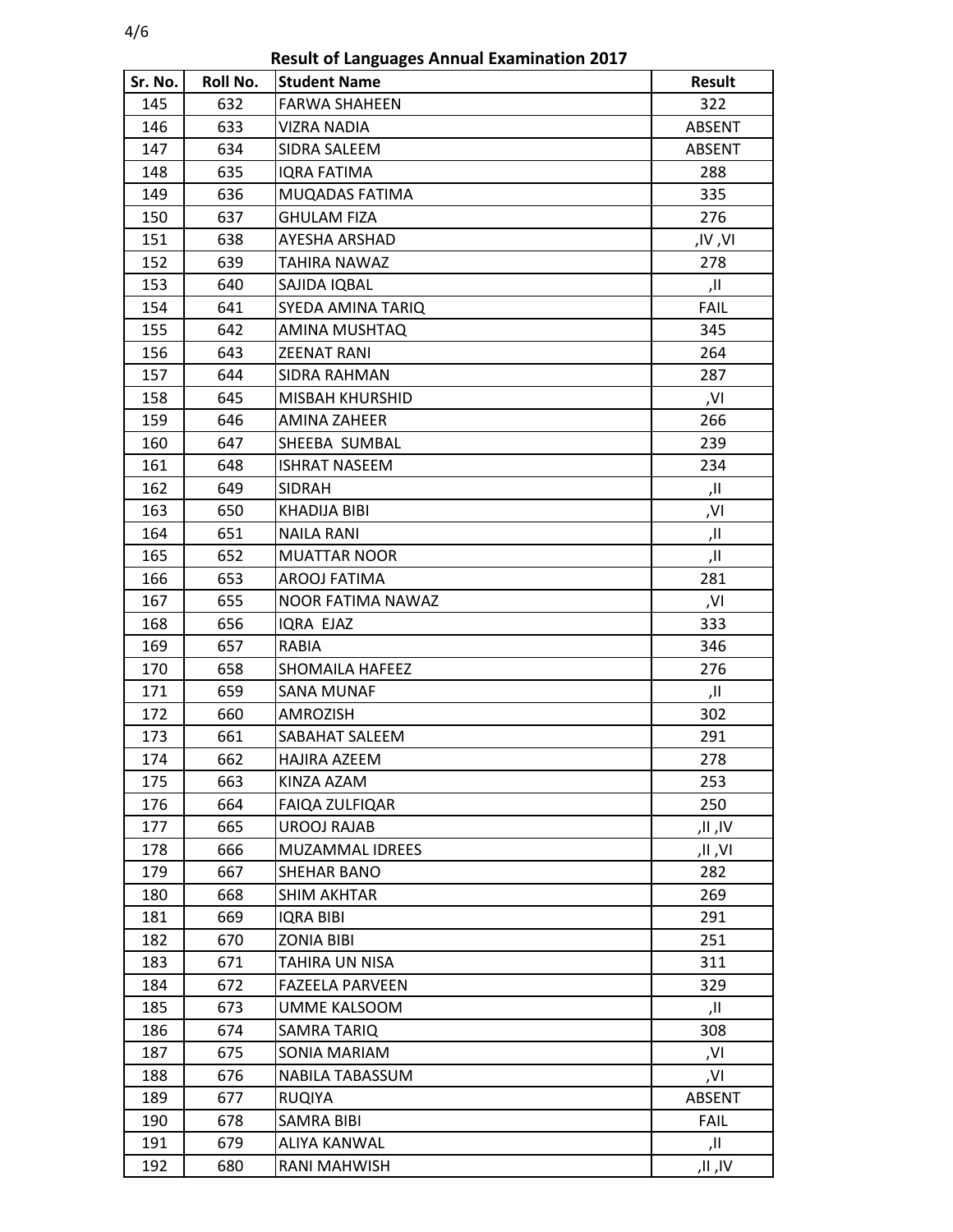**Result of Languages Annual Examination 2017**

| Sr. No. | Roll No. | <b>Student Name</b>     | Result      |
|---------|----------|-------------------------|-------------|
| 193     | 681      | <b>SUMAIRA</b>          | 300         |
| 194     | 682      | <b>IRSA KIRAN</b>       | 299         |
| 195     | 683      | <b>NOREEN ALI</b>       | 317         |
| 196     | 684      | <b>GULNAZ</b>           | 291         |
| 197     | 685      | GULSHAN IFTAKHAR        | 283         |
| 198     | 686      | AYESHA GULZAR           | ,VI         |
| 199     | 687      | MADIHA KHALID           | اا,         |
| 200     | 688      | ASMA RASHEED            | ۱۱,         |
| 201     | 689      | SADRA RANI              | اا,         |
| 202     | 690      | RIMSHA ANWAR            | 281         |
| 203     | 691      | TAYYABA TABASSUM        | 277         |
| 204     | 692      | RAFIA MUBEEN            | ,VI         |
| 205     | 693      | JAVAIRIA SADAF          | 340         |
| 206     | 694      | <b>KALSOOM AKHTAR</b>   | ۱۷, ۱۱,     |
| 207     | 695      | MUQDDAS JABEEN          | ۱۷, ۱۱,     |
| 208     | 696      | ANIQA JAVED             | ,IV         |
| 209     | 697      | <b>KHADIJA</b>          | 296         |
| 210     | 698      | NAHEED ARSHAD           | 258         |
| 211     | 699      | HAFSA ASHRAF            | ,VI         |
| 212     | 700      | RIZWANA ANWAR           | ۷۱, اا,     |
| 213     | 701      | AYESHA INYAT            | 229         |
| 214     | 702      | MUZMMAL AKRAM           | 263         |
| 215     | 703      | HAFIZA SHAMILA ZAFAR    | 259         |
| 216     | 704      | FARHAT FATIMA           | ,IV         |
| 217     | 705      | <b>FIZA BATOOL</b>      | 287         |
| 218     | 706      | SADAF MOBEEN            | 283         |
| 219     | 707      | <b>FAIZA TANVEER</b>    | 239         |
| 220     | 708      | SAIRA RASHID            | 305         |
| 221     | 709      | <b>NUSRAT BEGUM</b>     | 261         |
| 222     | 710      | <b>NAGINA BIBI</b>      | <b>FAIL</b> |
| 223     | 711      | AMINA SAGHEER           | <b>FAIL</b> |
| 224     | 712      | <b>MARYAM MUZFFAR</b>   | ,VI         |
| 225     | 713      | ZARA BATOOL             | ۱۷, ۱۱,     |
| 226     | 714      | UME RUKIA               | 352         |
| 227     | 715      | ASMA RANI               | FAIL        |
| 228     | 717      | KAINAT KANWAL           | <b>FAIL</b> |
| 229     | 718      | AMEENA NOOR             | 326         |
| 230     | 719      | WAQAR ALI DILBAR        | 341         |
| 231     | 720      | MUHAMMAD NABEEL MEHMOOD | 297         |
| 232     | 721      | MUHAMMAD RIAZ           | 320         |
| 233     | 722      | USMAN BASHIR            | 251         |
| 234     | 723      | MUHAMMAD ADNAN          | 258         |
| 235     | 724      | ABDULLAH USMAN          | ABSENT      |
| 236     | 725      | <b>ASLAM UMER</b>       | 230         |
| 237     | 726      | NAWAZ SHARIF            | 248         |
| 238     | 727      | SAJID MAHMOOD           | ABSENT      |
| 239     | 728      | <b>IRSA KANWAL</b>      | 283         |
| 240     | 729      | FARAH JABEEN            | 227         |